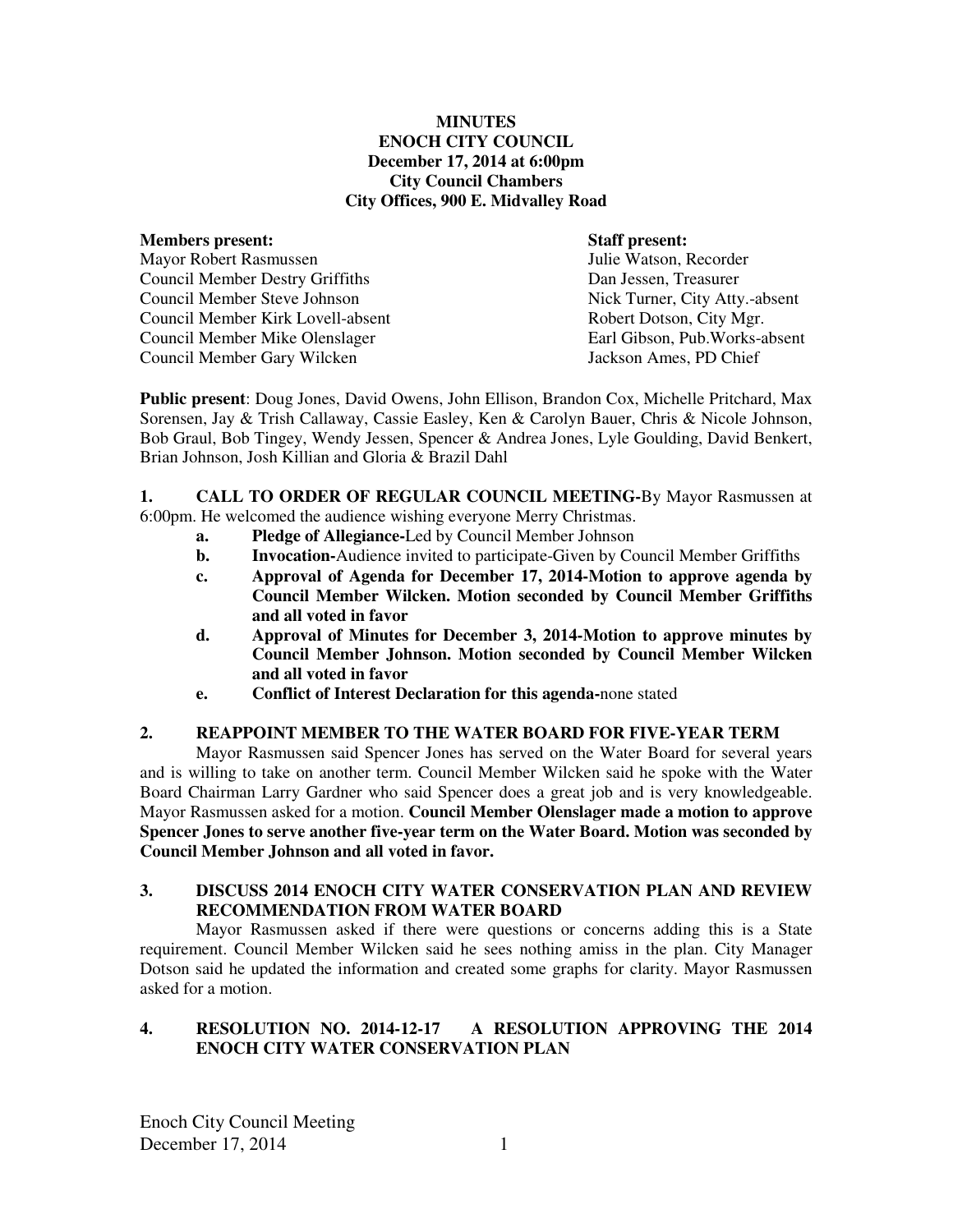**Council Member Johnson made a motion to approve Resolution No. 2014-12-1, a resolution approving the 2014 Enoch City Water Conservation Plan. The motion was seconded by Council Member Olenslager and a roll call vote was held as follows:** 

| <b>Council Member Griffiths-yes</b> |  |
|-------------------------------------|--|
| <b>Council Member Johnson-yes</b>   |  |
| <b>Council Member Lovell-absent</b> |  |

**Council Member Olenslager-yes Council Member Wilcken-yes Motion passed unanimously** 

#### **5. DISCUSS ONE-YEAR AND FIVE-YEAR CAPITAL IMPROVEMENT PLANS**

Mayor Rasmussen asked for discussion as this was tabled at the last meeting. Council Member Griffiths expressed concerns about the priority of items. City Manager Dotson explained the meaning of the priorities on the list saying "H" stands for high and "L" stands for low. He added the well we are currently drilling is #H1. He reiterated the purpose of the lists is to meet the requirement to submit a list in order to be able to apply for funding should we need to do so. The list does not mean we will apply for funding and in no way commits the City to projects on the list. There was more discussion of the priorities and Council Member Wilcken asked if we decide to apply would that be reported to the City Council. City Manager Dotson confirmed the City Council would have to approve it before we apply. As we get closer to projects being needed such as projects due to population growth then we re-prioritize our lists.

## **6. RESOLUTION NO. 2014-12-03-A A RESOLUTION APPROVING THE ONE-YEAR AND FIVE-YEAR CAPITAL IMPROVEMENT PLANS**

Mayor Rasmussen asked for a motion. **Council Member Olenslager made a motion to approve Resolution No. 2014-12-03-A, a resolution approving the one-year and five-year capital improvement plans. The motion was seconded by Council Member Wilcken and a roll call vote was held as follows:** 

| <b>Council Member Griffiths-yes</b> | <b>Council Member Olenslager-yes</b> |
|-------------------------------------|--------------------------------------|
| <b>Council Member Johnson-yes</b>   | <b>Council Member Wilcken-yes</b>    |
| <b>Council Member Lovell-absent</b> | <b>Motion passed unanimously</b>     |

#### **7. DISCUSS THE UTAH TRANSPORTATION COALITION AGREEMENT**

Mayor Rasmussen asked for more discussion. City Manager Dotson said Cameron Diehl of the Utah League of Cities and Towns is standing by near the phone to take questions from the Council. Council Member Wilcken said the resolution itself does not specify what we are going to do. We are putting our name on something not yet written and he expressed concerns about that. City Manager Dotson said our road funds are based on population and costs go up yearly. When gas goes down in price we actually get more in Class "C" road funds. The gas tax has not changed since 1993. The challenge lies in funding roads for the future. This coalition is coming together to say there has to be a better way to meet inflation to help municipalities and counties fund transportation. By passing this resolution we are saying we are participating only. We are not approving any plan.

There was more discussion with Council Member Johnson saying he did some research and his reason not to pass this is the proposal is too vague with no details. Council Member Griffiths said we are concerned about signing because we don't know what the content will be. He expressed concerns about lobbyists and corporations involved in this who may get a leg up with inside information which stifles competition. Council Member Johnson cited a document called Agenda 21 which he thinks has harmful implications. He read aloud from the Utah joint resolution. Utah has tradition of local planning and decision making and Utah rejected the U.N. Agenda 21 due to the potential for abuse. They discussed more details of the document. Council Member Johnson said it is not just about basic roads. It is about other intrusive areas like health, personal transportation choices and things that are not government's business.

Enoch City Council Meeting December 17, 2014 2